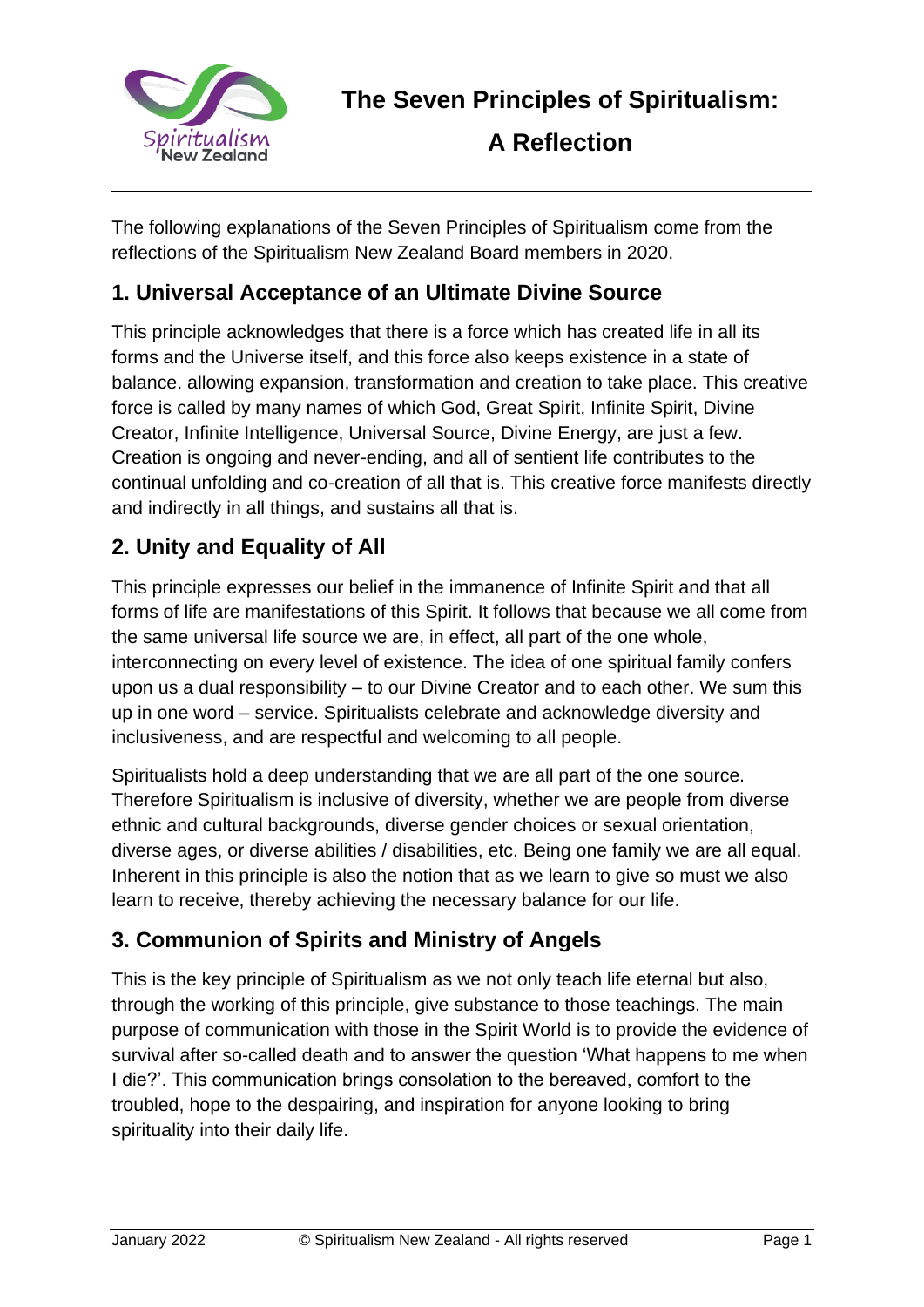

# **A Reflection**

Spirit communication has been evident throughout human history and is recorded in both the religious and non-religious literature of all ages. Other religions have accepted these manifestations and have interpreted them in terms of the supernatural and the miraculous. Spiritualism accepts and recognises these manifestations, and understands them in the light of Natural Law.

Healing is also central to Spiritualism, whether physical, mental, social, emotional or spiritual. Since every person is one with Infinite Spirit or Source, healing and wholeness is available to all and through all. Healing restores balance and harmony, and helps us to be free of obstructions to our utmost well-being. The guidance and healing from angelic energies brings enhanced wisdom to enlighten the individual, society and the world in which we live. This includes those who are dedicated to the welfare and service of humanity, bringing inspiration, guidance and healing.

This principle helps us to understand the continuity and evolutionary aspects of all life, and its practical expression leads us to draw ever nearer towards complete unity. It teaches us to serve in harmony with the Supreme Spirit which expresses itself in us and gives us life. No religion has ever revealed such a clear relationship between our individual lives and their divine source.

## **4. Continuous Existence of the Soul**

This principle asserts that we have a continuous spiritual existence which extends beyond our physical life into eternity. We are all part of the Supreme Cosmic Spirit, which is the life principle of the universe and we are indestructible parts of the eternal whole. Energy cannot be destroyed; it can only change its form. After physical death, the soul continues to exist in a different dimension that we call the Spirit World. The individual personality also continues uninterrupted by the event we call 'death'. Those who have entered the Spirit World remain united with those of us who are still on the earth plane. It is only the mode of existence that has changed. We are the same individuals in a way, with the same personalities and characteristics, and we change only by progression or otherwise as a result of our own efforts - our personal responsibilities do not stop at death.

Energy cannot be destroyed; it can only change its form. Equally, Spirit cannot be destroyed though its manifestation can, and does alter. The creative force is eternal and so the individual is eternal, and death cannot sever the bonds of love and friendship. Those who die in this material world continue their life without break or interruption in another world, another dimension which intermingles with our own.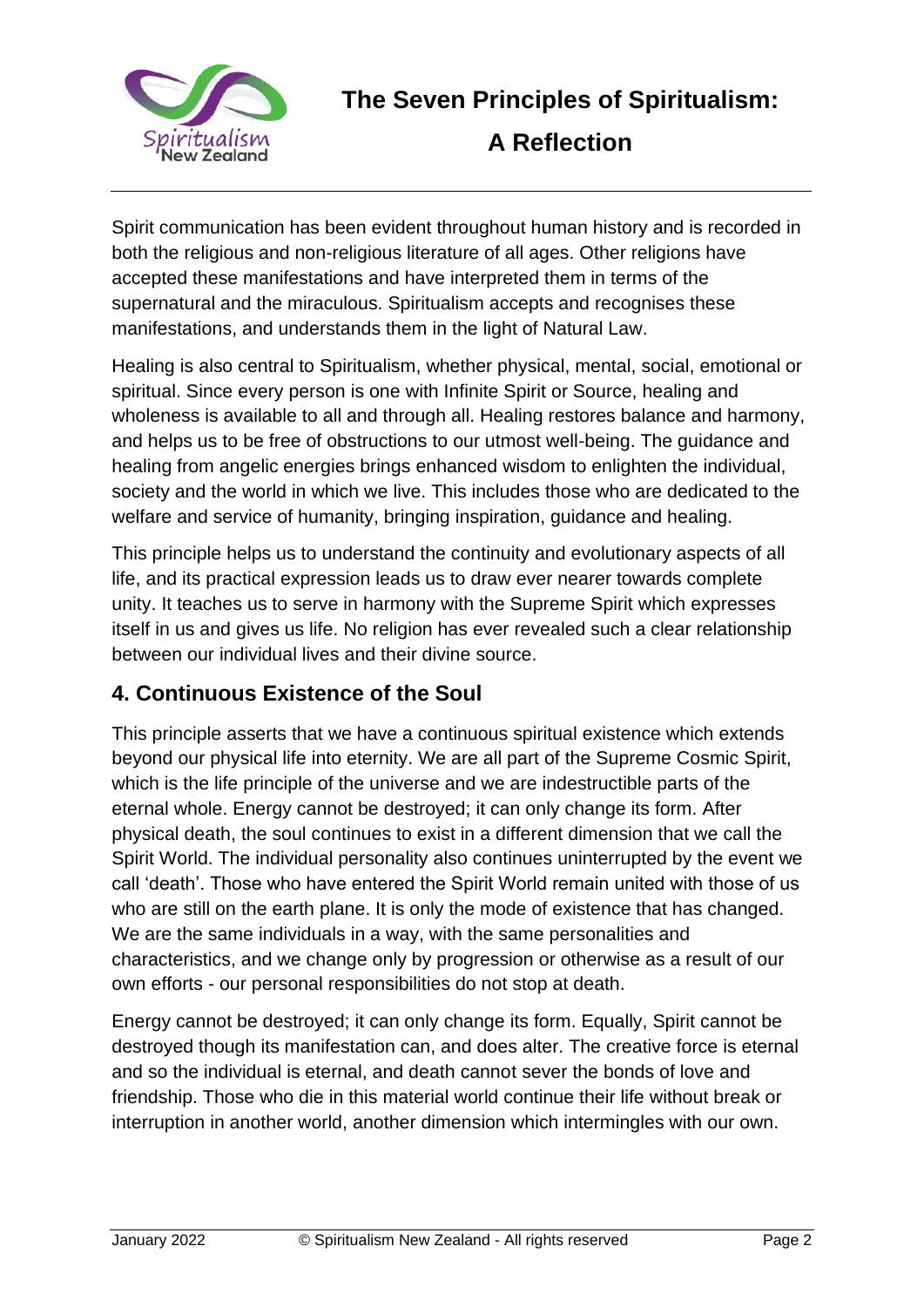

**A Reflection**

Thus, our strategy of life must be determined by the broader conception of an eternal destiny. As spirits we incarnate into this material world, using a suitable vehicle – a physical body – which makes us aware of our physical environment and gives us expression. We incarnate in order to be of service to God and to gain selfexperience. We give in service and receive in spiritual progress and by so doing bring ever greater powers and virtues within the orbit of our expanding influence. At physical death when the material vehicle which houses the soul decays and dies our dynamic spirit, an infinitesimal part of the Supreme Spirit, automatically uses another vehicle more suitable for its expression in the next level of existence.

As the spirit evolves, its vibrations become finer and it automatically 'dies' to live again on yet another level, another dimension. In each succeeding level of its existence it will be housed in a vehicle which is suitable for its needs at that level. The indwelling spirit becomes aware of its environment and can express itself only through the body which houses it. We progress then from one level to another in eternal duration, assuming ever-greater responsibilities in the supreme plan of evolution and progress.

#### **5. Personal Responsibility**

This principle places responsibility for every aspect of our lives where it belongs with the individual - and is the major doctrinal difference between spiritualism and other religions. We alone are responsible for improving our behaviour and for putting right our wrongdoings. We have been given enormous potential that we can use to enhance our own lives and to help others enhance theirs. We have the ability to make decisions throughout our lives as we see fit. This potential is our personal responsibility that no one else can override. We are each responsible for contributing to the welfare of the world and the attainment of a higher consciousness.

By raising our own consciousness we also help to raise the consciousness of others. Our spiritual journey challenges us to transform those aspects of our personality that do not serve us well into those which uplift and edify us, those around us and the whole human family. Our spiritual growth is attained by aspiration and striving and, for this, we are personally responsible.

#### **6. Justice for Actions on Earth will be Reconciled in the Hereafter**

This principle expresses the natural law of cause and effect. This law operates on Earth as well as in the Spirit World. Choices, thoughts, actions and words have consequences, either immediately or at a later time. These consequences inevitably affect our lives and soul growth. Our souls are forged in the fire of experience, but